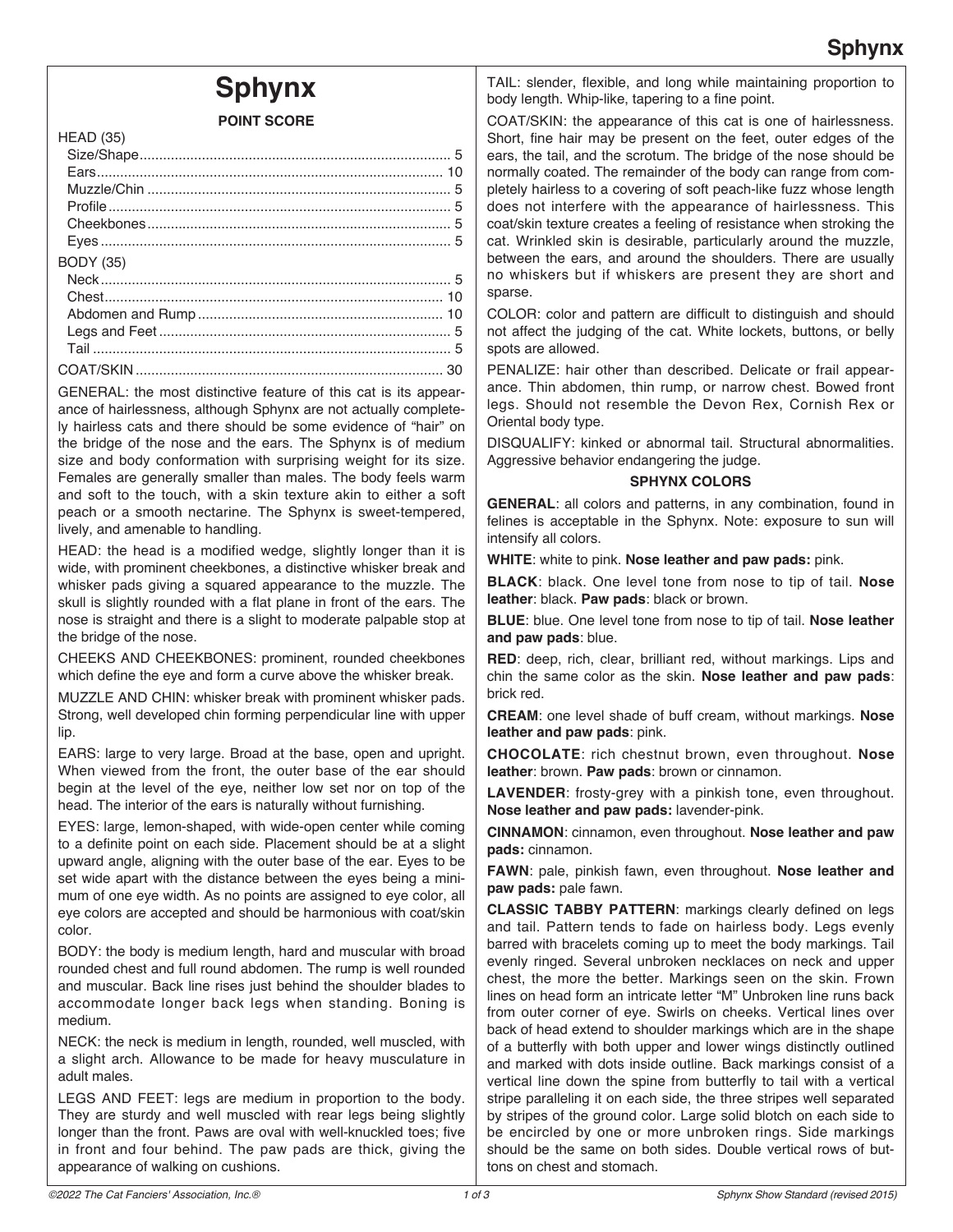**MACKEREL TABBY PATTERN**: markings clearly defined on legs and tail. Pattern tends to fade on hairless body. Legs evenly barred with narrow bracelets coming up to meet the body markings. Tail barred. Necklaces on neck and chest distinct, like so many chains. Head barred with an "M" on the forehead. Unbroken lines running back from the eyes. Lines running down the head to meet the shoulders. Spine lines run together to form a narrow saddle. Narrow pencillings run around body.

**SPOTTED TABBY PATTERN**: markings on the body to be spotted. The spots can be round, oblong, or rosette-shaped. Any of these are of equal merit but the spots, however shaped or placed, shall be distinct. Spots should not run together in a broken Mackerel pattern. A dorsal stripe runs the length of the body to the tip of the tail. The stripe is ideally composed of spots. The markings on the face and forehead shall be typically tabby markings. Underside of the body to have "vest buttons." Legs and tail are barred. Markings clearly defined on legs and tail. Pattern tends to fade on hairless body.

**PATCHED TABBY PATTERN:** a patched tabby (torbie) is an established silver, brown, blue, lavender, fawn, cinnamon or chocolate tabby with patches of red or cream clearly defined on both the body and extremities; a blaze on the face is desirable.

**SILVER TABBY**: skin ground color, including lips and chin, pale clear silver. Markings dense black. **Nose leather**: brick red. **Paw pads**: black.

**BROWN TABBY**: skin ground color brilliant coppery brown. Markings dense black. Lips and chin the same shade as the rings around the eyes. Back of leg black from paw to heel. **Nose leather**: brick red. **Paw pads**: black or brown.

**BLUE TABBY**: skin ground color, including lips and chin, pale bluish ivory. Markings a very deep blue affording a good contrast with skin ground color. **Nose leather**: old rose. **Paw pads**: rose.

**RED TABBY**: skin ground color red. Markings deep, rich red. Lips and chin red. **Nose leather and paw pads**: brick red.

**CREAM TABBY**: skin ground color, including lips and chin, very pale cream. Markings buff or cream sufficiently darker than the ground color to afford good contrast but remaining within the dilute color range. **Nose leather and paw pads**: pink.

**CHOCOLATE (Chestnut) TABBY**: skin ground color is warm fawn, markings are rich chestnut brown. **Nose leather**: chestnut, or pink rimmed with chestnut. **Paw pads**: cinnamon.

**CHOCOLATE-SILVER TABBY**: skin ground color, including lips and chin, is silver. Markings rich chestnut. **Nose leather**: chestnut or pink rimmed with chestnut. **Paw pads**: cinnamon.

**CINNAMON TABBY**: skin ground color, including lips and chin, a pale, warm honey, markings a dense cinnamon, affording a good contrast with skin ground color. **Nose leather**: cinnamon or coral rimmed with cinnamon. **Paw pads**: cinnamon.

**CINNAMON-SILVER TABBY**: skin ground color, including lips and chin, a pale glistening silver. Markings dense cinnamon. **Nose leather**: cinnamon. **Paw pads**: coral.

**LAVENDER TABBY**: skin ground color is pale lavender. Markings are a rich lavender, affording a good contrast with skin ground color. **Nose leather**: lavender, or pink rimmed with lavender. **Paw pads**: lavender-pink.

**LAVENDER-SILVER TABBY**: skin ground color, including lips and chin, a cold clear silver. Markings lavender. **Nose leather**: lavender or pink rimmed with lavender. **Paw pads**: lavender-pink.

**FAWN TABBY**: skin ground color, including lips and chin, pale ivory, markings dense fawn, affording good contrast with skin ground color. **Nose leather and paw pads**: pale fawn.

**TORTOISESHELL**: black mottled or patched with red and/or cream. Blaze on face desirable.

**BLUE-CREAM**: blue mottled or patched with cream. Blaze on face desirable.

**CHOCOLATE (Chestnut) TORTOISESHELL**: rich chestnut brown mottled or patched with red and/or cream. Blaze on face desirable.

**CINNAMON TORTOISESHELL**: cinnamon mottled or patched with red and/or cream. Blaze on face desirable.

**LAVENDER-CREAM**: lavender mottled or patched with cream. Blaze on face desirable.

**FAWN-CREAM**: fawn mottled or patched with cream. Blaze on face desirable.

**CALICO**: white with unbrindled patches of black and red. White predominant on underparts.

**VAN CALICO**: white with unbrindled patches of black and red confined to the extremities; head, tail, legs. One or two small patches of color on body allowable.

**DILUTE CALICO**: white with unbrindled patches of blue and cream. White predominant on underparts.

**DILUTE VAN CALICO**: white with unbrindled patches of blue and cream confined to the extremities; head, tail, legs. One or two small patches of color on body allowable.

**BI-COLOR**: solid color and white, tabby and white, tortoiseshell and white, pointed and white, any color and white, etc.

**VAN BI-COLOR**: solid color and white, tabby and white, tortoiseshell and white, etc., with color confined to the extremities; head, tail, and legs. One or two small patches on body allowable.

**FAWN CALICO, LAVENDER CALICO, CINNAMON CALICO, CHOCOLATE CALICO**: as for calico above, with appropriate marking color.

**FAWN VAN CALICO, LAVENDER VAN CALICO, CINNAMON VAN CALICO, CHOCOLATE VAN CALICO**: as for van calico above, with appropriate marking color.

**POINTED PATTERN**: point restricted colors show little or no color contrast between body and points in the mature Sphynx. Although born very light in color, the pointed Sphynx will darken and appear solid in color as an adult. **Eye color**: vivid blue. **Nose leather and paw pads**: appropriate to coat color. The pointed pattern may be combined with ANY other pattern (except mink) and ANY colors, e.g. lilac-silver lynx point and seal-tortie point with white (shown in the Bi-Color Class).

**MINK PATTERN**: point restricted colors show little or no color differentiation between body and points in the mature Sphynx. Although born very light in color, the mink Sphynx will darken and appear solid in color as an adult. **Eye color**: aqua. **Nose leather and paw pads**: appropriate to coat color. The mink pattern may be combined with ANY other pattern (except pointed) and ANY colors, e.g. natural mink, blue mink, champagne mink, platinum mink, natural tabby mink, blue-cream, tortie mink and white (shown in Bi-Color Class).

**SABLE**: the mature specimen is a rich, warm, sable brown without shadings, barring, or markings of any kind. (Kittens are often lighter in color.) **Nose leather and paw pads**: brown.

**CHAMPAGNE**: the mature specimen should be a warm honey beige without shadings, barring, or markings of any kind. **Nose leather**: light, warm brown. **Paw pads**: warm, pinkish tan.

**PLATINUM:** the mature specimen should be a pale, silvery gray without shadings, barring or markings of any kind. **Nose leather and paw pads**: lavender-pink.